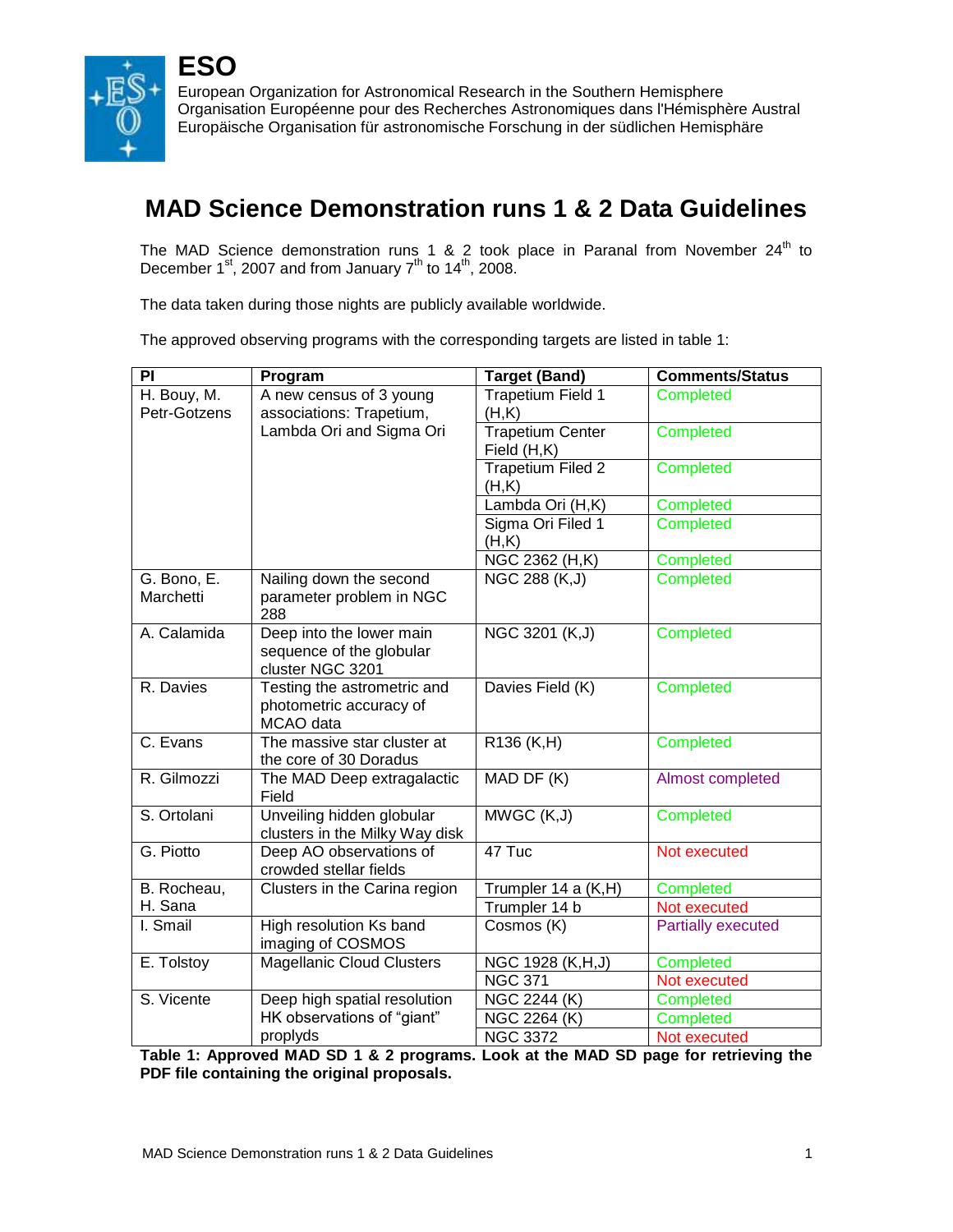

### **DATA description**

**ESO**

Please note that MAD data are not completely VLT compatible. As such, the files generated by the instruments have somewhat basic headers, which lack some of the information needed for data reduction. One example is the band (filter), which has no corresponding header keyword. In order to supply the missing information we used a special file naming convention:

Label filter object cameraPosition sequenceNumber day repetition.fits Where: **Label** – unique label for each target **Filter** – K,H or J **Object** – either o=science pointing or s=sky position pointing **Camera position** – pX where X corresponds to a jitter position (0,1,2,3…) **Sequence Number** – nX where X corresponds to a consecutive image obtained on the same position (X=0,1,2,3,...). It is the equivalent of NINT. **Day –** day of the year when the image was taken (e.g 329=2007-11-25) **Repetition** – non-consecutive repetition of the same setting.

e.g. *BO11\_H\_o\_p2\_n0\_330\_0001.fits* and *BO11\_H\_o\_p2\_n0\_330\_0002.fits* are two images taken the same night (2007-11-26) of the Trapetium Field 1, in H band , 3<sup>rd</sup> jitter position on the object .

As another example: the series of frames:

*CA\_K\_o\_p0\_n0\_329\_0001.fits CA\_K\_o\_p0\_n0\_329\_0002.fits CA\_K\_o\_p0\_n0\_329\_0003.fits CA\_K\_o\_p0\_n0\_329\_0004.fits AC\_K\_o\_p0\_n0\_329\_0005.fits* 

Correspond to 5 frames of the MAD Deep Field taken on 2007-11-25 on the science field in K band for the same camera position (p0). The corresponding sky frames are:

*CA\_K\_s\_p0\_n0\_329\_0001.fits CA\_K\_s\_p0\_n0\_329\_0002.fits CA\_K\_s\_p0\_n0\_329\_0003.fits CA\_K\_s\_p0\_n0\_329\_0004.fits CA\_K\_s\_p0\_n0\_329\_0005.fits* 

Calibration data have a slightly different naming convention. There are three types of labels, corresponding to the three types of calibration data taken with MAD:

- 1. **Dark frames** usually taken every day for the DIT (detector integration time) used for science and other calibrations. These files are named *calib\_dark\_DIT\_p0\_nX\_day\_00XX.fits* For example, *calibd\_dark\_0.8\_p0\_n3\_329\_0001.fits* is a dark frames with integration time of 0.8 sec. All darks are taken at camera position  $0$  (p0 corresponding to center field,  $x=0, y=0$ )
- 2. **Twilight sky flat fields** usually taken each night, during twilight, but not always, depending on weather conditions and opportunity. The files are named *calib\_flat\_filter\_p0\_nX\_day\_00XX.fits*. The filter is either K, H or J. All images are taken with the telescope at zenith and the IR camera fixed at position 0 (p0)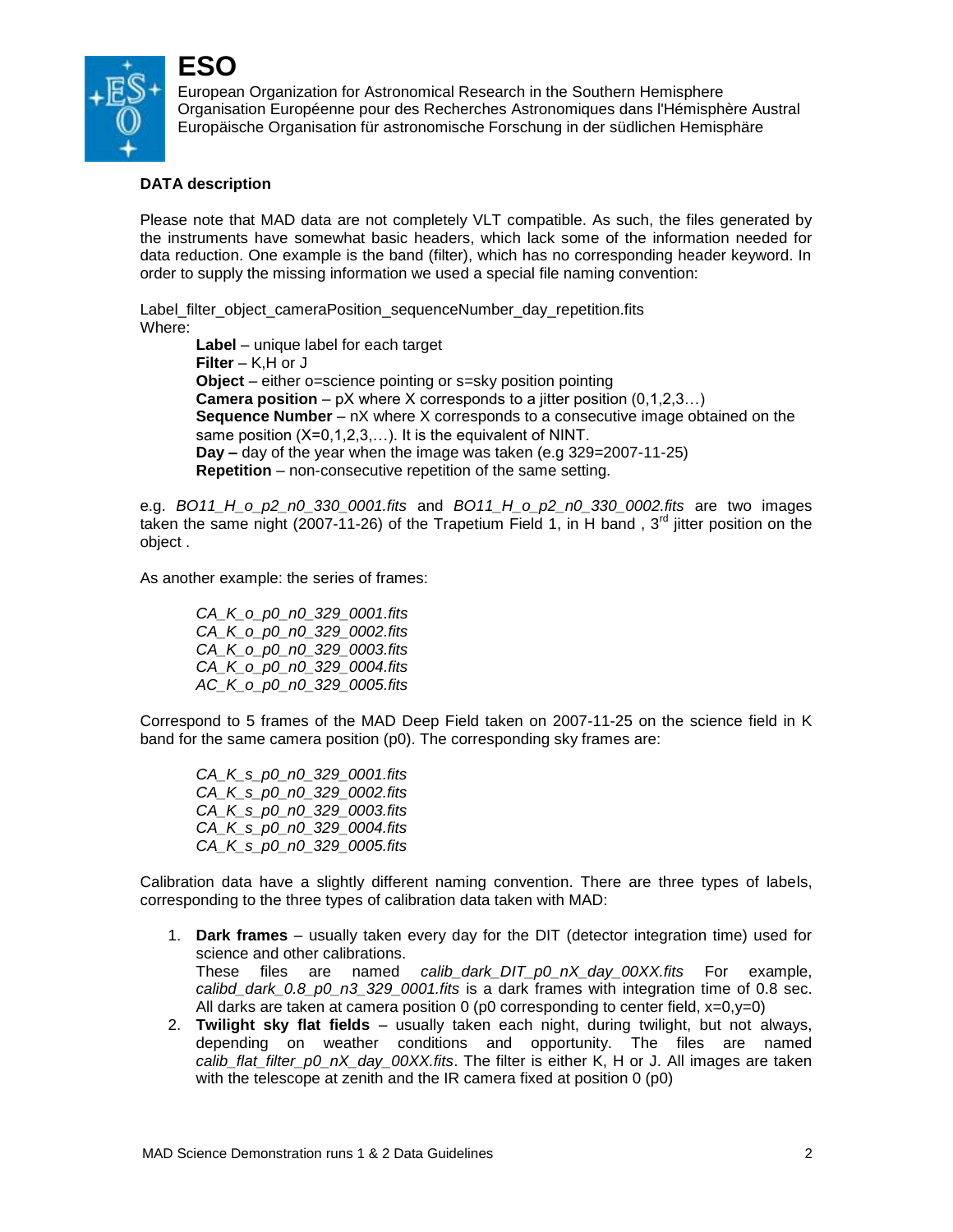

3. **Standard star images** – open loop observation of a standard star. 5 frames in 5 different telescope positions: the IR camera was kept fixed in position 0 (p0) and the offsets manually given to the telescope. Only one frame per offset (n0). The files are named: *calib\_std\_filter\_p0\_n0\_day\_00XX.fits*

#### **DATA Retrieval Science data**

The packages are made by target. MAD data are:

| <b>Target (Band)</b>         | Label             |
|------------------------------|-------------------|
| Trapetium Field 1 (H,K)      | <b>BO11</b>       |
| Trapetium Center Field (H,K) | BO <sub>1</sub> c |
| Trapetium Filed 2 (H,K)      | <b>BO12</b>       |
| Lambda Ori (H,K)             | BO <sub>2</sub>   |
| Sigma Ori Field 1 (H,K)      | BO <sub>4</sub>   |
| NGC 2362 (H,K)               | BO <sub>3</sub>   |
| NGC 288 (K,J)                | МA                |
| NGC 3201 (K,J)               | СA                |
| Davies Field (K)             | DA                |
| R136 (K,H)                   | EV                |
| MAD DF (K)                   | GI                |
| MWGC (K,J)                   | ΟR                |
| Trumpler 14 a (K,H)          | <b>SA</b>         |
| Cosmos (K)                   | SM                |
| NGC 1928 (K,H,J)             | TO <sub>1</sub>   |
| NGC 2244 (K)                 | VI1               |
| NGC 2264 (K)                 | VI2               |

#### **Calibration Data**

Calibration data are collected into two packages, one for SD run 1 (November 2007) and one for SD run 2 (January 2008).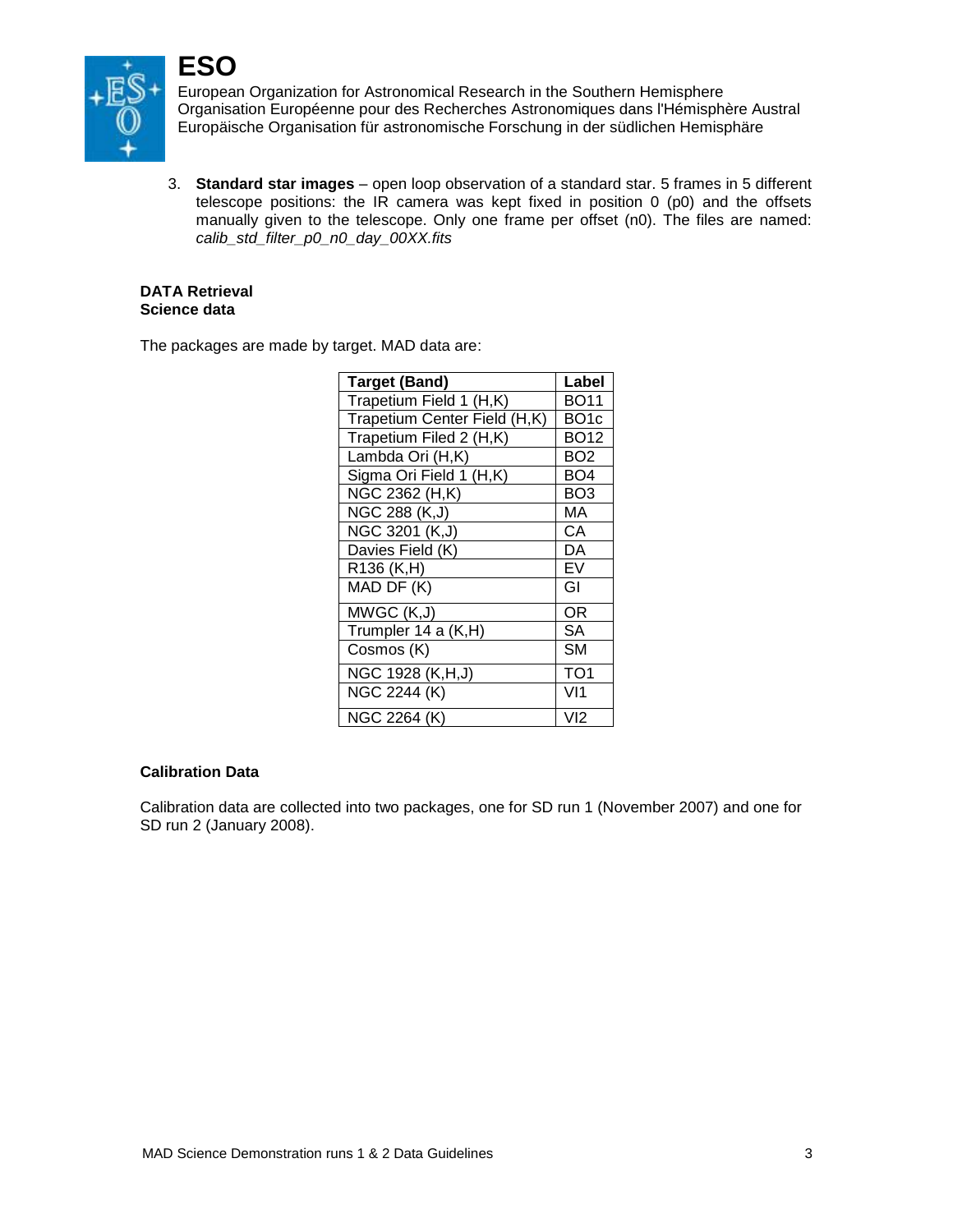

## **ESO**

European Organization for Astronomical Research in the Southern Hemisphere Organisation Européenne pour des Recherches Astronomiques dans l'Hémisphère Austral Europäische Organisation für astronomische Forschung in der südlichen Hemisphäre

## **Nightlogs**

Manual logs were taken each night to record the activities and any useful comments. The users can download the logs in simple txt ASCII format for each night from the MAD SD page.

| <b>Night</b> | Day of the year | <b>File</b>                        |
|--------------|-----------------|------------------------------------|
| 2007-11-24   | 328             | Logfile 2007-11-24.txt             |
| 2007-11-25   | 329             | Logfile 2007-11-25.txt             |
| 2007-11-26   | 330             | Logfile 2007-11-26.txt             |
| 2007-11-27   | 331             | Logfile _2007-11-27.txt            |
| 2007-11-28   | 332             | Logfile 2007-11-28.txt             |
| 2007-11-29   | 333             | Logfile 2007-11-29.txt             |
| 2007-11-30   | 334             | Logfile 2007-11-30.txt             |
| 2008-01-07   | 008             | Logfile 2008-01-07.txt             |
| 2008-01-08   | 009             | Logfile 2008-01-08.txt             |
| 2008-01-09   | 010             | Logfile 2008-01-09.txt             |
| 2008-01-10   | 011             | Logfile 2008-01-10.txt             |
| 2008-01-11   | 012             | Logfile 2008-01-11.txt             |
| 2008-01-12   | 013             | Logfile 2008-01-12.txt             |
| 2008-01-13   | 014             | Night lost to weather. No log file |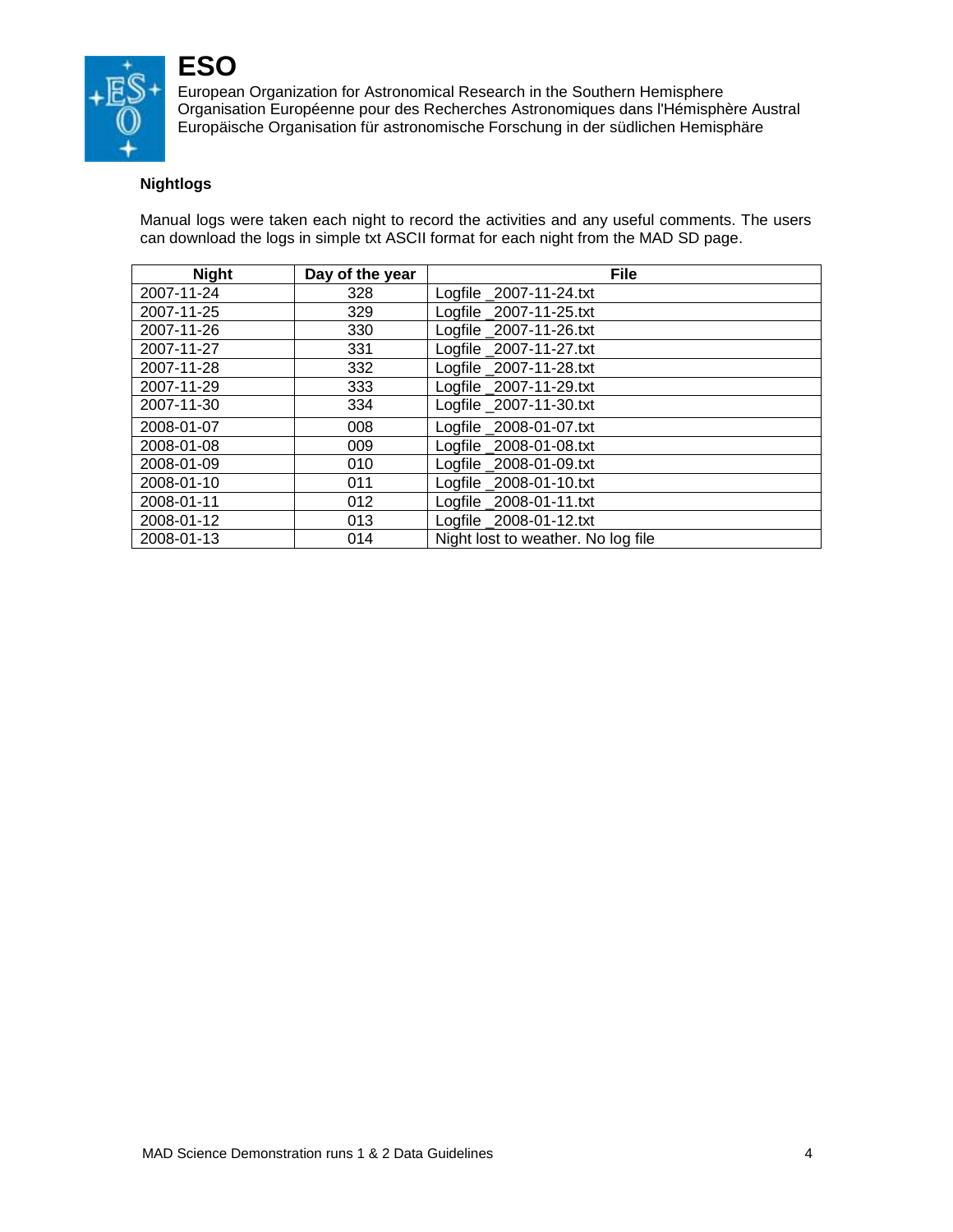

In addition, please find below a night-by-night breakdown by target:

| SD Run #1                                                                                                                                                              | SD Run #2                                                                                                                                                    |
|------------------------------------------------------------------------------------------------------------------------------------------------------------------------|--------------------------------------------------------------------------------------------------------------------------------------------------------------|
| 24 Nov 2007<br>Twilight $Flat - K - not useful$<br>STD star - S677D (K)<br>$GI - MAD DF (K)$<br>BO4 - Sigma Ori Field 1 (K)<br>VI2 – NGC 2264 (K)                      | 07 Jan 2008<br>twilight Flats -K<br>STD Star - P533D (K)<br>$EV - R136$ (K)<br>DA - Davies Field (K)                                                         |
| 25 Nov 2007<br>Twilight Flat - K<br>STD star - S677D (K)<br>MA - NGC 288 (K)<br>TO1-NGC 1928 (K)<br>BO3-NGC 2362 (K)                                                   | 08 Jan 2008<br>$EV - R136$ (H and K)<br>BO1c - Trapetium Center (K and H)<br>CA - NGC 3201 (J)                                                               |
| 26 Nov 2007<br>Twilight Flat - J<br>STD star - S677D (J)<br>$PI - 47$ Tuc $(J)$ – no data<br>MA - NGC 288 (J)<br>$GI - MAD DF (K)$<br>DA - Davies Field (K)            | 09 Jan 2008<br>twilight Flats $- H$<br>$STD Star - P533D (H)$<br>BO1c - Trapetium Center (H)<br>TO1-NGC 1928 (H)<br>DA - Davies Field (K)<br>SM – COSMOS (K) |
| 27 Nov 2007<br>Twilight flat $-K$<br>STD star - S677D (K)<br>$GI - MAD DF (K)$<br>$EV - R136$ (K)                                                                      | 10 Jan 2008<br>Twilight Flat $- J$<br>STD Star - P533D (J and K)<br>BO12 - Trapetium Field 2 (K and H)<br>CA - NGC 3201 (K)<br>DA - Davies Field (K)         |
| 28 Nov 2007<br>Twilight flats $-$ K $-$ not useful<br>Derotator tests<br>STD Star - S677D (K)<br>$GI - MAD DF (K)$<br>BO11 - Trapetium Field 1 (K)<br>VI1-NGC 2244 (K) | 11 Jan 2008<br>$STD Star - P533D (H)$<br>BO11 _ Trapetium Field 1 (H)<br>DA- Davies Field (K)<br>SA - Trumpler 14a (K and H)                                 |
| 29 Nov 2007<br>STD Star - S677D (K)<br>GI – MAD DF (K)<br>BO2 - Lambda Ori (K)                                                                                         | 12 Jan 2008<br>Twilight Flat - J<br>STD Star P533D (J)<br>TO1-NGC 1928 (J)<br>$OR - MWGC$ (J and K)<br>$SM$ – COSMOS $(K)$                                   |
| 30 Nov 2007<br>Twilight Flat - H<br>STD star - S677D (H and K)<br>$GI - MAD DF (K)$<br>BO2 - Lambda Ori (H)<br>BO4 - Sigma Ori (H)<br>BO3-NGC 2362                     | 13 Jan 2008<br>Telescopes did not open due to bad weather<br>conditions. No observations                                                                     |